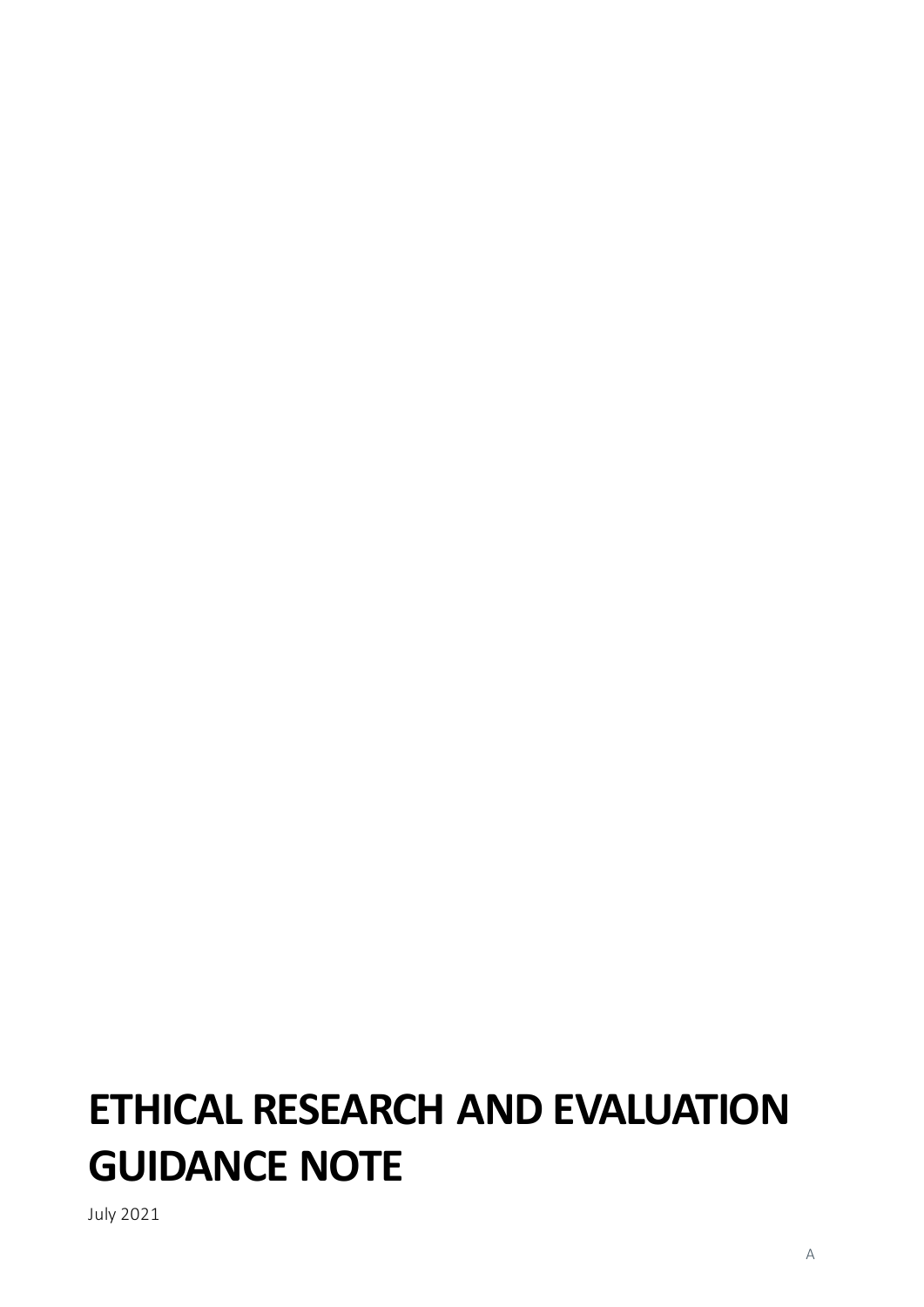### **CONTENTS**

| 1. Introduction                                         | 3  |
|---------------------------------------------------------|----|
| 2. Scope                                                | 3  |
| 3. Principles                                           | 3  |
| 4. Responsibilities                                     | 7  |
| Glossary                                                | 9  |
| Appendix A: Ethical Principles Three-Step Tool          | 11 |
| STEP 1: Level of vulnerability and research capacity    | 11 |
| Checklist for Determining Vulnerability and Capacity    | 12 |
| STEP 2: Connecting vulnerability and capacity to risk   | 13 |
| STEP 3: Determine likelihood and impact of ethical risk | 13 |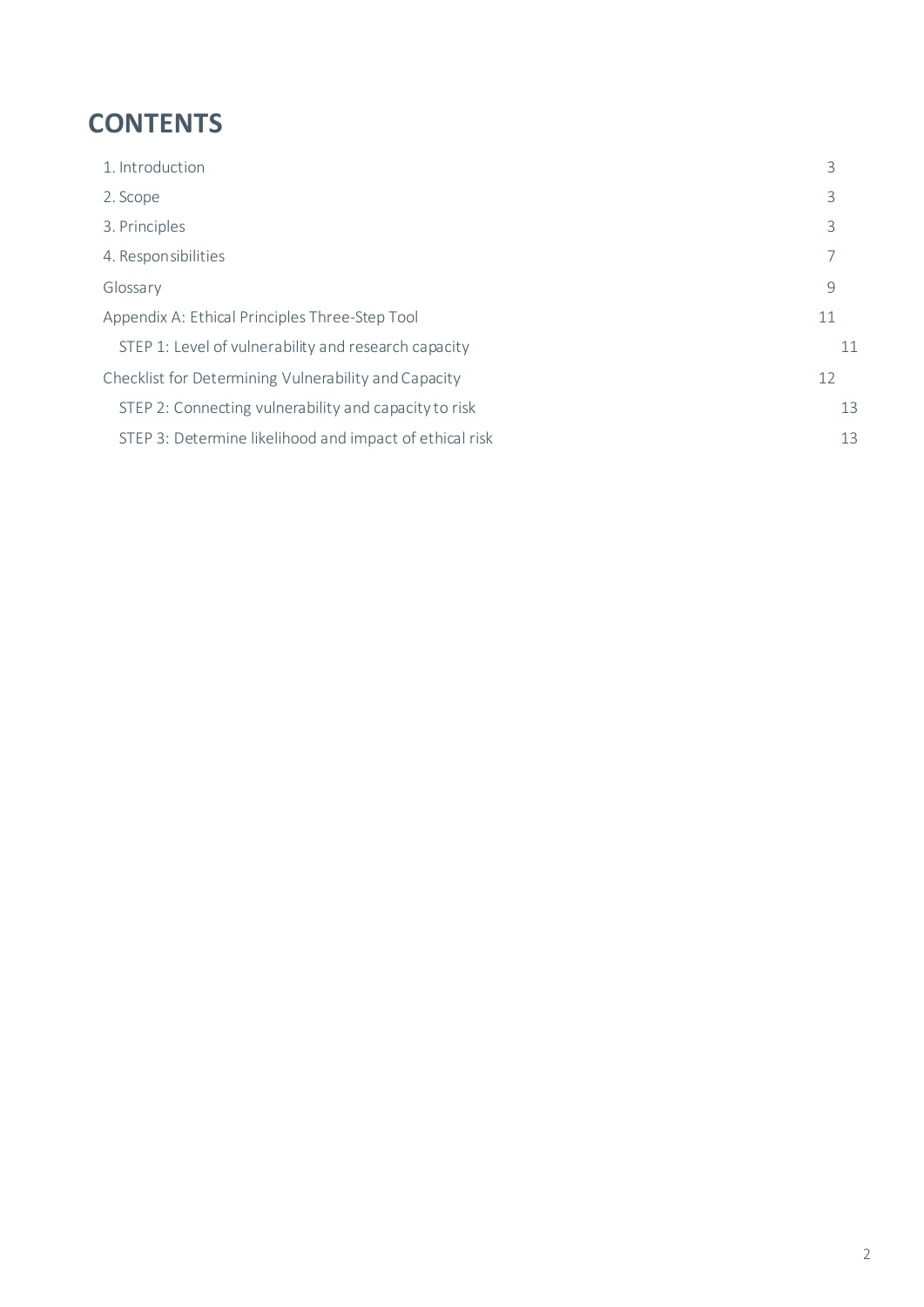# <span id="page-2-0"></span>1. INTRODUCTION

This Guidance Note sets out the requirements for ethical practice in research and evaluation. It aligns and reinforces DFAT's existing policies related to program management, conduct and risk management and safeguarding policies. Please read this Guidance Note in conjunction with:

- [Preventing Sexual Exploitation, Abuse and Harassment](https://www.dfat.gov.au/international-relations/themes/preventing-sexual-exploitation-abuse-and-harassment/Pages/default) Policy
- [Child Protection](https://www.dfat.gov.au/international-relations/themes/child-protection/Pages/child-protection) Policy
- [Environment and Social Safeguard](https://www.dfat.gov.au/aid/topics/aid-risk-management/Pages/environmental-and-social-safeguards) Policy
- [Monitoring and Evaluation Standards](https://www.dfat.gov.au/about-us/publications/Pages/dfat-monitoring-and-evaluation-standards)
- [Aid Risk Management](https://www.dfat.gov.au/aid/topics/aid-risk-management/Pages/default)
- [Aid Programming Guide](https://www.dfat.gov.au/about-us/publications/Pages/aid-programming-guide)
- [Partnerships for Recovery: Australia's COVID-19 Development Response](https://www.dfat.gov.au/publications/aid/partnerships-recovery-australias-covid-19-development-response)

## <span id="page-2-1"></span>2. SCOPE

This Guidance Note appliesto allDFAT-funded activities, both Official Development Assistance (ODA) and non-ODA investments, that involve research or evaluation with human participants (excluding internally with only DFAT staff). It applies regardless of value of the investment or the specific funding mechanism and encompasses all DFAT-funded activitiesimplemented by or through:

- Other Australian Government and public sector agencies
- Private sector and civil society organisations (including contractors and subcontractors, AustralianVolunteers International, non-government and civil society partnerships; and Public Private Partnerships)

In the case of DFAT funding for multilateral organisations and foreign governments that involve research and evaluation activities, the Principles set out in this Guidance Note should be referenced in relevant funding agreements.

### <span id="page-2-2"></span>3. PRINCIPLES

While existing international and national codes and frameworks set the general benchmark for ethical research across universities, industry and government in Australia, the settingsthat surround DFAT's research are unique. This is because they involve working with diverse counterparts and communities, including vulnerable or 'high risk' populations, in circumstances that can give rise to power imbalances.

The additional ethical considerationsinvolved in these research settings meansthat robust ethical practice is imperative to ensure research activities adhere at a very minimum to the fundamental principle of 'do no harm'. While presented separately, all four Ethical Principles are intrinsically linked.

#### Principle 1: Respect for human beings

Respect is an overarching consideration that recognises each human being's intrinsic value. Respect requires prior knowledge of and due regard for culture, values, customs, beliefs and practices, both individual and collective, of those involved in research. It also requires being mindful of differences in values and culture between DFAT funded partners and participantsbeing aware of bias that could otherwise undermine trustful relationships, as well as the quality and utility of the research. Respect involves honouring the rights, privacy, dignity, and diversity of those contributing to research.

The principle of respect can be broken down into three components: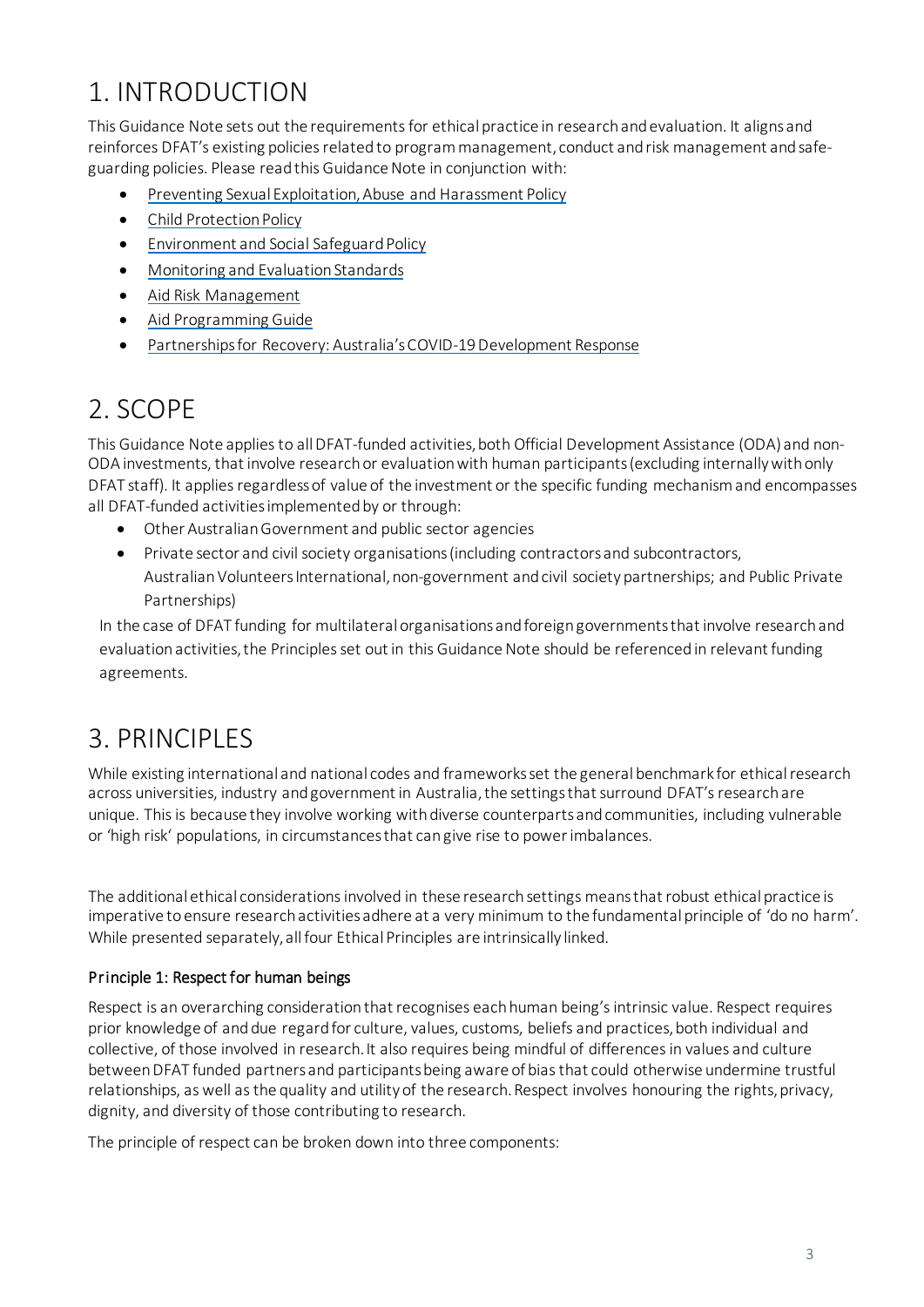- a) Informed, voluntary, current and specific consent: Research participants choose to participate with full knowledge of the research and their involvement in it. This decision is conveyed in the most contextual, cultural and age-appropriateway, and consent can be withdrawn at any time.
- b) Cultural competence: Those doing the research or evaluation are well-informed, capable, and confident of ensuring the research environment is safe, secure, and culturally appropriate. Where possible, research policies and guidelines of the country in which the research is conducted are adhered to.
- c) Privacy and confidentiality: The rights and dignity of the research participants are respected, including their privacy and confidentiality before, during, and after the research takes place. Effective data management – including any information obtained through the research - is key to ensuring that information remains confidential, and if required, anonymous. Researchers are required to handle any personal information collected in the course of research in accordance with applicable privacy laws, including the *Privacy Act 1988* (Cth) (Privacy Act) and the Australian Privacy Principles (APPs).

| How can this Principle be implemented?                                                                                                                                                                                                        | What is the risk without it?                                                                                                                                   |
|-----------------------------------------------------------------------------------------------------------------------------------------------------------------------------------------------------------------------------------------------|----------------------------------------------------------------------------------------------------------------------------------------------------------------|
| Participant information sheets, consent forms (or<br>details of non-written methods of gaining consent)<br>and other recruitment materials use plain language<br>and are in an accessible and appropriate format,                             | Research participants may inadvertently disclose<br>information or be identifiable against their wishes,<br>which may cause harm during or after the research. |
| including complying with the World Wide Web<br>Consortium's Web Content Accessibility Guidelines.                                                                                                                                             | Research participants may feel ill-informed or have<br>incomplete or inaccurate understandings of the<br>purpose of the research. This may lead to             |
| There is a clear methodology for obtaining and<br>recording informed, voluntary, current and specific<br>consent (whether that consent is written, verbal or                                                                                  | unintentional harm, confusion and/or expectations<br>not being appropriately met.                                                                              |
| activity-based).<br>A secure data management plan is included in the                                                                                                                                                                          | Insecure data can lead to a breach of confidentiality<br>and trust, and the potential misuse of personal<br>information could result in harm to participants.  |
| proposal, including how to maintain<br>confidentiality/anonymity during and after the<br>research process. Personal information can only be<br>shared with other persons (e.g., colleagues), if<br>permitted by relevant privacy obligations. | Legal compliance (especially in respect of privacy<br>law) is a core element of the applicable research<br>processes and frameworks and must be adhered to.    |

#### Principle 2: Beneficence

Underpinning all Ethical Principles is the component of 'do no harm' (non-maleficence), however, research funded by DFAT should be more than just 'not harmful'. It should be of value or for the benefit of others, including research participants.

Harm can be immediate or long-term, and can be physical, social, emotional, psychological or cultural (such as racism or disruptions to community life). Harm, or the risk of harm, could come from the DFAT funded partner, other participants, the community, from the state, or from others acting on behalf of the state. Harm should be considered in relationto the welfare and security of an individual, institution, or a group. Risks of harm should be anticipated, planned for, and the likelihood of harm should be used to decide whether or not to proceed with the proposed research.

This principle requires that the expected benefit of research activities to participants, or the wider community, justifies any risks of harm or discomfort to the participants.

The principle of beneficence can be broken down into three components:

a) Benefits to participants: To fulfil this principle, research must be of value or benefit to participants, their community, country, or to investments or development practice more broadly.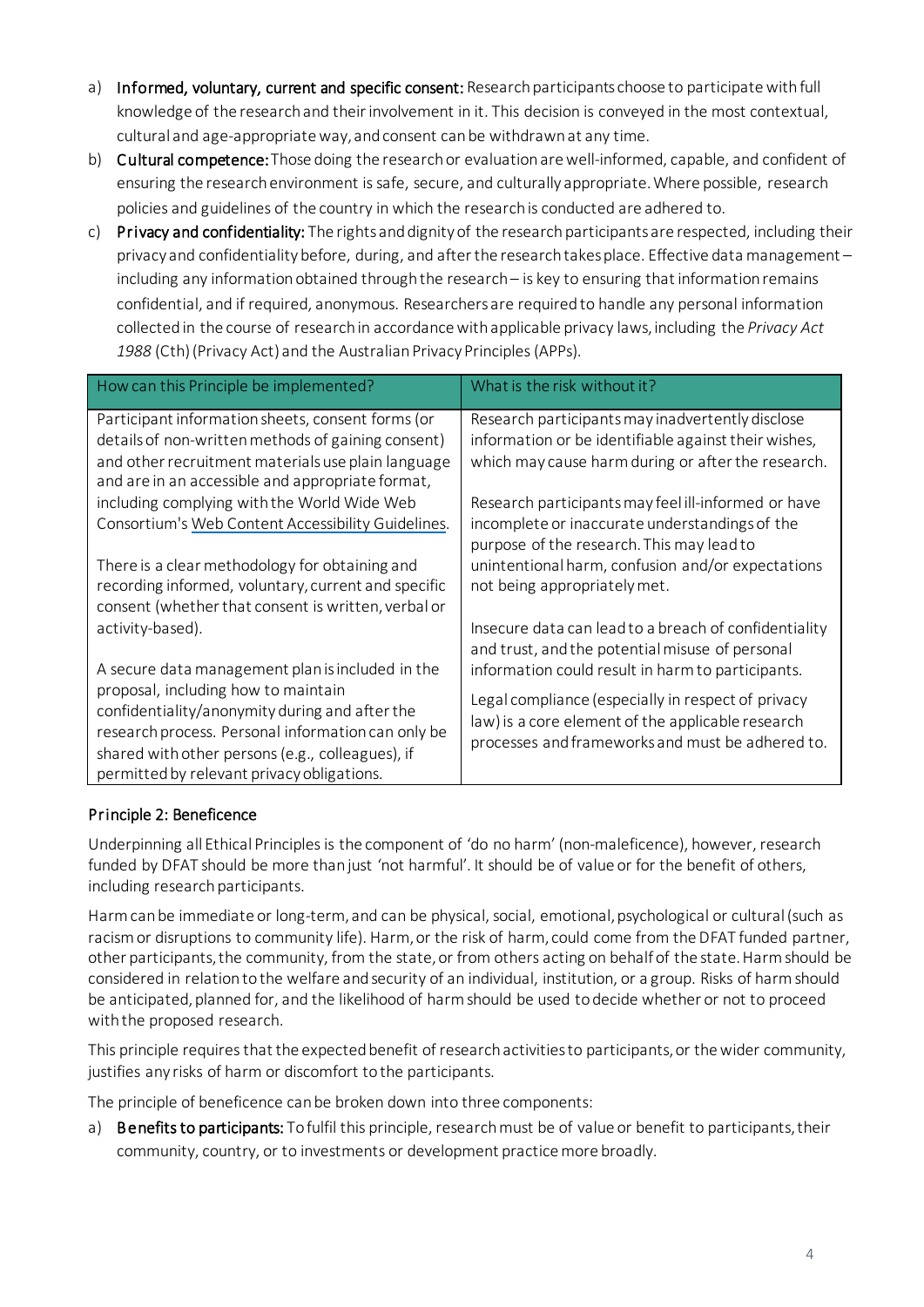- b) Management of risks: Risks to the research participants posed by research must be identified early and managed through effective planning and design, and - if required - a formal or informal review. Scoping of local support mechanisms should be completed in advance, so that DFAT funded partners are able to provide participants immediate advice on local support. Ideally, any potential unintended consequences should be monitored during and after research or evaluation data collection occurs.
- c) Protection from harm: The research should pose no harm to research participants or the DFAT funded partner before, during and after the research takes place. Protection from harm also must include the five key *Environmental and Social Safeguards*. Benefits and the components of 'do no harm' should apply to both the research process and activities involving direct participants, as well as the outcomes of the research for those counterpartsand communities not directly involved in the research.

| How can this Principle be implemented?                                                                                                                                                                                                                        | What is the risk without it?                                                                                                                                                                                                                                |
|---------------------------------------------------------------------------------------------------------------------------------------------------------------------------------------------------------------------------------------------------------------|-------------------------------------------------------------------------------------------------------------------------------------------------------------------------------------------------------------------------------------------------------------|
| The potential benefits of the research to the<br>participants or their community, whether directly<br>or indirectly, are defined, described clearly and<br>communicated to participants. Please use the Risk<br>and Safeguard Tool to assess your investment. | Causing harm is the most significant risk of research<br>and must be avoided wherever possible. If harm<br>occurs this could negatively affect the project, as well<br>as damage DFAT's reputation and partnerships with<br>local partners and counterparts |
| Any possible risk or potential harm of the research<br>is clearly identified, the level and likelihood are<br>assessed for both participants and researchers.                                                                                                 | A one-sided research partnership where participants<br>do not benefit from participating in the research may<br>be considered 'extractive' and not meet ethical<br>standards. This approach may diminish or undermine                                       |
| If required, risk mitigation measures and plans are<br>clearly described in the research proposal<br>(including at the design, planning and<br>implementation, analysis, and dissemination<br>stages) and responsibility for those measures is<br>made clear. | relationships with counterparts, communities or<br>stakeholders in the future.                                                                                                                                                                              |

#### Principle 3: Research merit and integrity

Research should be high-quality, well-designed, and conducted by individuals or organisations with sufficient experience and research competence. Research integrity involves ensuring the accuracy or validity of the research in order to produce further knowledge and understanding. This Principle is particularly important where organisations or the government may have intereststhat may or may not align with the research findings or the analysis of those findings. Integrity also encompasses the dissemination and communication of results to research participants.

The principle of Research Merit and Integrity can be broken down into three components:

- a) Design and methodology: The research is designed using appropriate methodologies, is well-planned, and undertaken by experienced and competent DFAT-funded partners.
- b) Participatory approaches: A diverse range of research participants are actively involved, as appropriate, in the different stages of the project, including in design and planning, and in evaluation. As noted in DFAT's *Monitoring and Evaluation Standards*, this engagement is critical to mutual accountability.
- c) Maintaining integrity:DFAT-funded partners must protect and uphold the integrity of the research, including managing potential or perceived bias, and responding to any complaints effectively.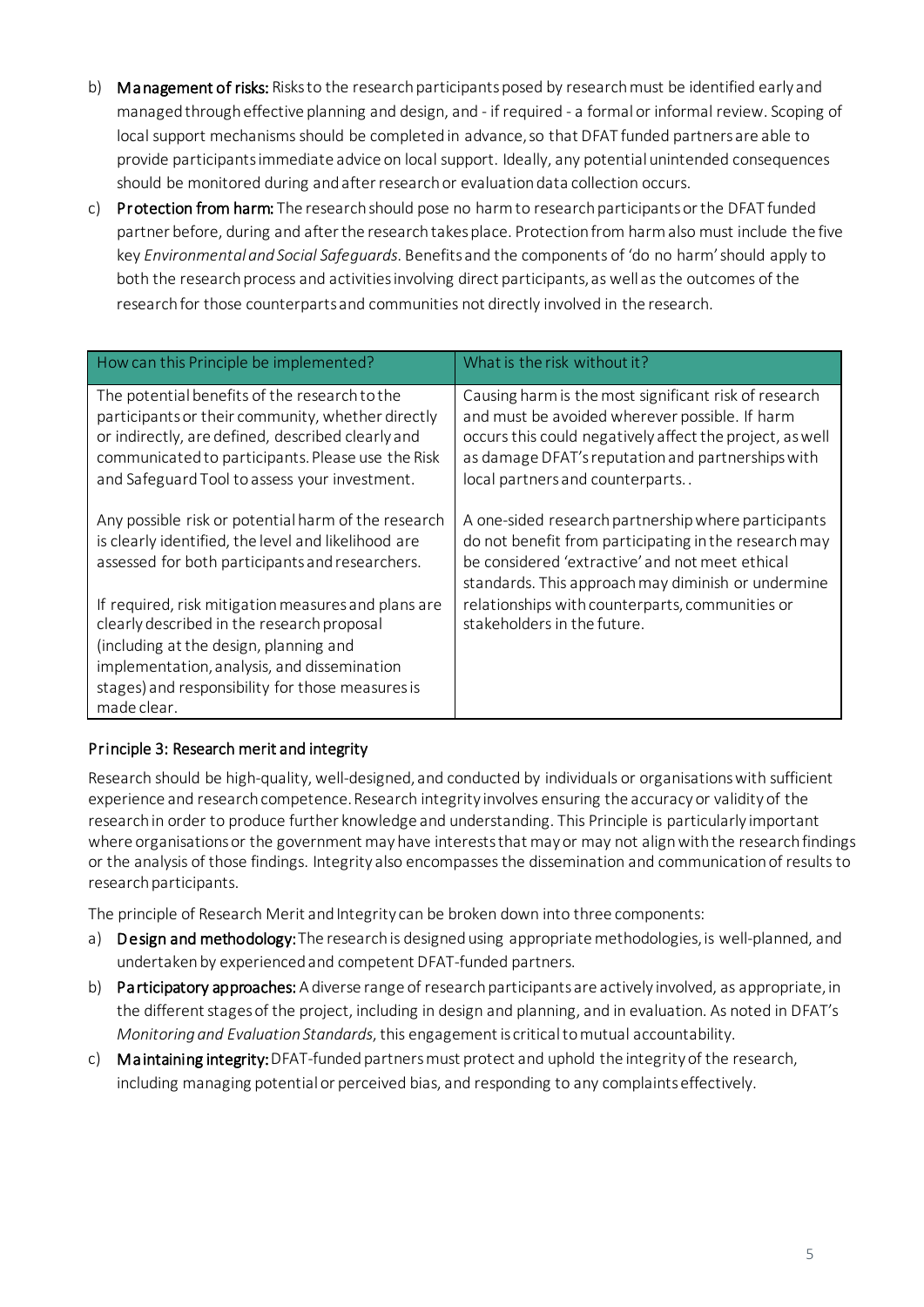| How can this Principle be implemented?                                                                                 | What is the risk without it?                                                                                                                                                                                                                                  |
|------------------------------------------------------------------------------------------------------------------------|---------------------------------------------------------------------------------------------------------------------------------------------------------------------------------------------------------------------------------------------------------------|
| A methods section detailing an appropriate<br>research methodology is included in the research<br>proposal.            | Research that is not structured methodologically<br>may misrepresent or poorly analyse the information<br>provided.                                                                                                                                           |
| Researchers have demonstrated experience,<br>whether through publications or on the ground<br>research expertise.      | Research that is poorly or insufficiently designed or<br>undertaken by inexperienced researchers may<br>reduce the quality or rigor of the research and may<br>also risk causing unintentional harm.                                                          |
| Local partners are actively involved in the research<br>and offered skills development if needed.                      | Without a feedback loop there is limited opportunity<br>for learning and avoiding repetition of the same                                                                                                                                                      |
| A feedback loop mechanism to discuss ethical risks<br>is available and actively used by the research team.             | issues in other programs or countries. These<br>mechanisms also help ensure local partners are<br>building capacity too.                                                                                                                                      |
| There is a complaint handling procedure in place                                                                       |                                                                                                                                                                                                                                                               |
| with methods to communicate that procedure to<br>the participants, and with the investment and<br>activity manager(s). | The absence of an accessible complaints handling<br>procedure means that research that causes harm or<br>does not meet ethical standards cannot be identified<br>and acted upon early, posing a risk to individuals,<br>communities and/or DFAT's reputation. |

#### Principle 4: Justice

Justice as a principle relates to equity: a fair process for recruitment of research participants; no unfair burden of participation on particular groups; no deliberate exclusion of minority voices; and fair distribution of and access to the benefits of participation in research.

This principle involves treating all participants with dignity and fairness, regardless of gender, age, race, ethnicity, sexual orientation, disability, religion and culture, and requires that DFAT-funded partners are aware of existing power relations, so that broader principles of human rights can be upheld. Being inclusive may involve adapting methods used to engage potential participants and collect data.

The principle of Justice can be broken down into four components:

- a) Considerations for vulnerable groups: Inclusion, consideration, and representation of perspectives and voices is key to ensure equity. Avoid further marginalisation, discrimination, and exclusion of underrepresented people such as people with disabilities, as well as other marginalised groups such as women and girls, LGBTIQ+ people, ethnic minorities, first nations people, and older people.
- b) Equitable and inclusive involvement: Participants in the research should be selected and included in research equitably with no individual, community or vulnerable group excluded without valid reason. Participants should also not be inadvertently excluded because the barriers to their participation have not been considered or addressed. There should also be no unfair burden of participation on any individual or group of people.
- c) Dissemination of research:Outcomes of research should be shared with and disseminated to research participants and their communities in ways that are meaningful, age and linguistically appropriate, accessible for people with disabilities, and helpful for their specific context.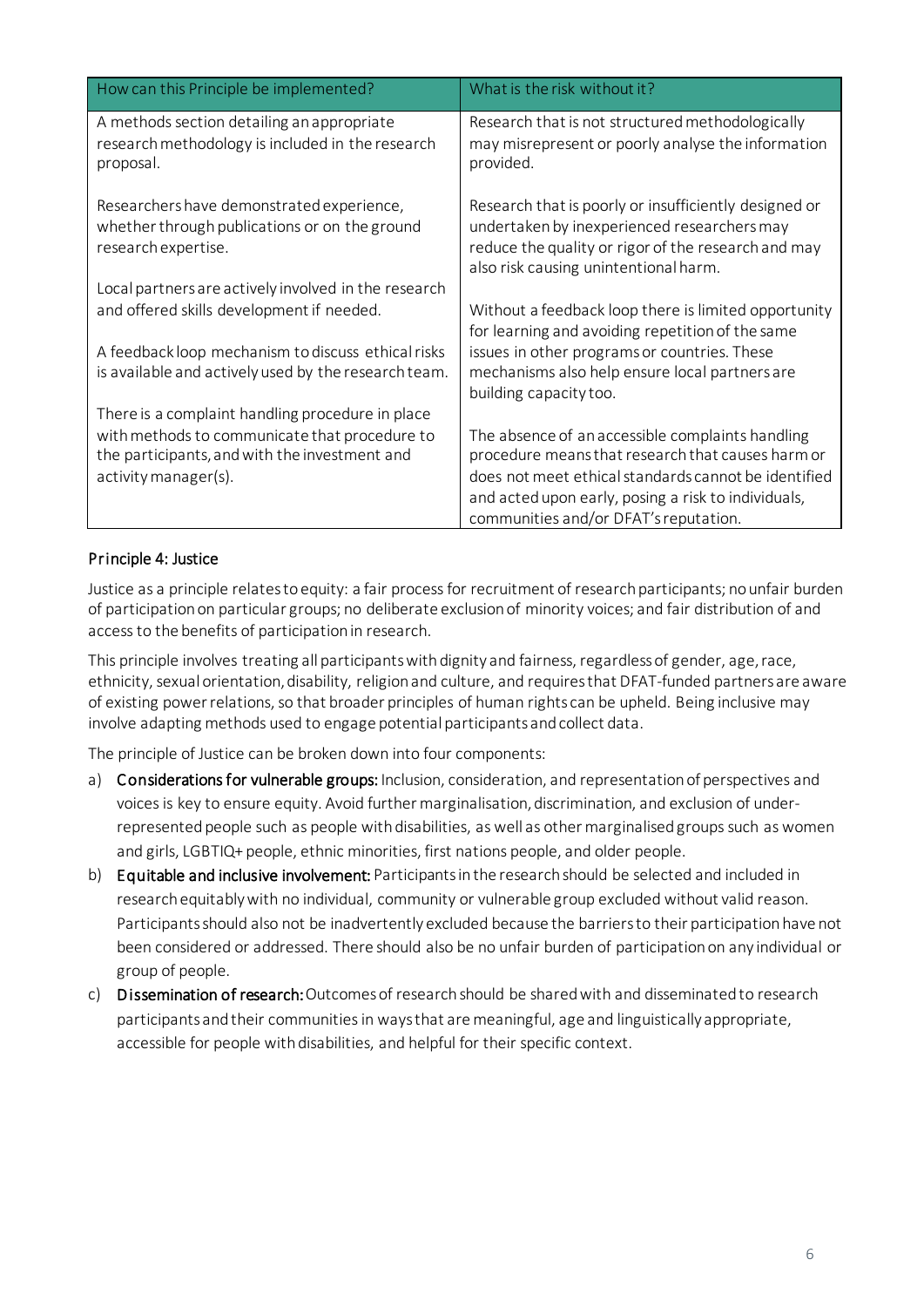| How can this Principle be implemented?                                                                       | What is the risk without it?                                                                   |
|--------------------------------------------------------------------------------------------------------------|------------------------------------------------------------------------------------------------|
| A well-developed inclusive and rigorous recruitment<br>and participation strategy identifies groups of hard- | Research that excludes subgroups could lead to<br>inaccurate data and analysis.                |
| to-reach people that should be included in the                                                               |                                                                                                |
| research and how they might be approached.                                                                   | A lack of inclusion and diversity in recruitment                                               |
| The possible adaption of, or a variety of, methods                                                           | could lead to bias and/or an inability to understand<br>and address barriers to participation. |
| used to engage potential participants and collect                                                            |                                                                                                |
| data is considered in advance.                                                                               | Participants could be dissatisfied about the                                                   |
|                                                                                                              | research process, undermining future relationships                                             |
| There is a dissemination plan outlining the methods<br>of sharing research outcomes, including translations  | with the community and local stakeholders.                                                     |
| if required.                                                                                                 |                                                                                                |

### <span id="page-6-0"></span>4. RESPONSIBILITIES

#### DFAT Staff

It is not enough to rely on the organisations and individuals who deliver DFAT business, or their assessment of potential ethical issues, as they may not be able to assess important or relevant ethical considerations or devise appropriate mitigation strategies from DFAT's perspective. For this reason, DFAT staff involved in managing, commissioning or themselves working on research and evaluation are responsible for ensuring it is undertaken ethically. Incorporating this Guidance into existing training will assist in building DFAT staff capability to assess whether research activities are being conducted ethically. In addition, this Guidance also provides an opportunity to determine and strengthen capacity and to build in-country networks and partnerships around ethical research practices and experiences.

Thisresponsibility applies to all categories of staff in the Department – Australian Public Service (i.e., "A-based") employees, Locally Engaged Staff (LES) employees, and independent contractors.

Responsibilities includes identifying ethical risks, putting in place strategies, and regular monitoring where there is a high degree of ethical risk. Regular discussion about potential ethical issues can also help ensure that when they arise, risks are escalated as required. DFAT staff who oversee investments/activities, as well as Heads of Mission (HOMs) and Senior Executive Service (SES) managers are responsible for nurturing a proactive culture of ethical inquiry.

It is mandatory for all DFAT staff and funded partners to comply with [DFAT's Child Protection Policy](http://dfatintranet.titan.satin.lo/managing-aid/other-aid-management-risk-policies/Documents/child-protection-policy.pdf) an[d DFAT's](http://dfatintranet.titan.satin.lo/managing-aid/other-aid-management-risk-policies/Documents/PSEAH-Policy-Secretary-Approved.pdf)  [Preventing Sexual Exploitation, Abuse and Harassment Policy;](http://dfatintranet.titan.satin.lo/managing-aid/other-aid-management-risk-policies/Documents/PSEAH-Policy-Secretary-Approved.pdf) and report immediately any suspected or alleged case of child exploitation or abuse, alleged misconduct and criminal offences, sexual exploitation, abuse and harassment by anyone in connection with official DFAT duties or businesses. It is also mandatory to report any concerns about the welfare of a vulnerable person participating in or affected by a DFAT-funded program.

#### DFAT-Funded Partners

All DFAT-funded individuals or organisations undertaking research or evaluation with human participants are expected to act in accordance with the Ethical Principles. These Guidelines therefore apply to all organisations and individuals who deliver DFAT business, as well as subcontractors who are engaged by a funded partner to perform research or evaluation. In the case of DFAT funding for multilateral organisations and foreign governments that involve research and evaluation activities, the Principles set out in this Guidance Note should be referenced in relevant funding agreements.

Universities and large research organisations or other partners may have access to Human Research Ethics Committees (HREC), however, some types of research and evaluation falls outside of HRECs remit. Not all HRECs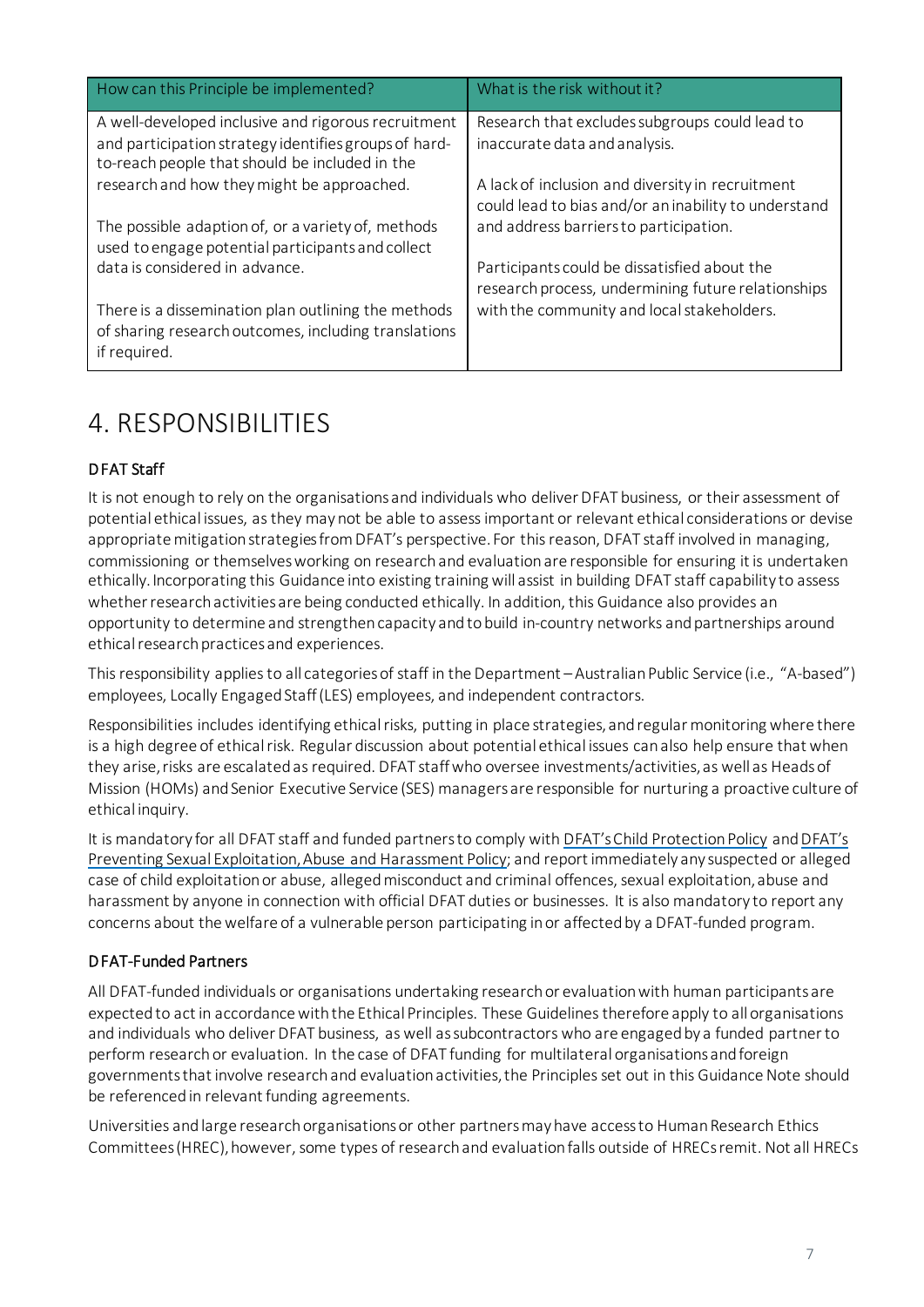include people who work in or have a background understanding of vulnerable settings, or the context in which the research is taking place. Where there are HRECs in the country in which the research is taking place, these should be utilised. The advice and support of HRECs is important, but it should not be solely relied upon. DFAT staff must continue to exercise their managerial responsibilities even where an HREC is utilised.

DFAT staff should work with partners to avoid duplication or unnecessary additional assessment, compliance and management planning requirements, in order to adhere to the Principles. However, where researchersare working in a country that is not their own, then ensuring cultural competence is especially important. Australia/international partners should be guided by local partnersto reinforce the importance of research being delivered in line with locally approval processes, and foreign researchers are subject to domestic legislative requirementsin our partner countries.

When using local in-country partners, it is important not to assume that they do not have the capability or mechanisms for ethical practices. Instead, consider the partners' performance and handling of ethical issues to date. Understand and, if required, build upon partners' existing ethical values, practices or principles, and offer technical assistance to translate them into documented policy. Where policies exist but are not implemented, then encourage a culture of ethical inquiry and build capacity to adhere to ethical practices.

Refer to the *Ethical Principles Three-Step Tool*for determining the capacity and experience of the research team in managing ethical research practice. DFAT should also work with multilateral, bilateral, and government partners to ensure any actual or potential ethics issues are managed in a way that is consistent with the Principles, through agreeing to a common approach.

#### Additional considerations during pandemics

Research and evaluation activities have been affected by the implications of the COVID-19 pandemic. It is imperative that as research and evaluation activities adapt to new pandemic-appropriate methodologies,that the Ethical Principles continue to be considered. This might include cancellation or postponement of face-toface activities due to travel restrictions and social distancing requirementsor shifting to online or virtual modes of engagement. Anincreased reliance on digital literacy andaccess to technology and internet services poses challenges to marginalised populations in under-resourced settings. Pandemicsalso see large-scale collection of personal data for the mapping of testing, vaccine roll-out and monitoring the movementsof people. All health and medical research funded by DFAT should comply with the National Health and Medical Research Council's [National Statement on the Conduct of Human Research.](file:///C:%5CUsers%5Ckkinsela%5CAppData%5CLocal%5CTemp%5C1%5C7zOCA9AF4FA%5CResearch%20and%20evaluation%20activities%20across%20the%20international%20development%20sector%20have%20been%20affected%20by%20the%20implications%20of%20the%20COVID19%20pandemic.%20This%20includes%20cancellation%20or%20postponement%20of%20planned%20activities%20due%20to%20travel%20restrictions%20and%20social%20distancing%20requirements%20as%20well%20as%20shifting%20to%20online%20or%20virtual%20modes%20of%20engagement.%20It%20also%20has%20seen%20an%20increased%20reliance%20on%20digital%20literacy%20%20and%20internet%20platforms%20and%20access%20to%20technology%20and%20internet%20services,%20which%20poses%20challenges%20to%20marginalised%20populations%20in%20under-resourced%20settings.%20This%20remains%20a%20significant%20challenge.)

#### The Australian Council for International Development (ACFID)

Many DFAT funded partners from the non-government sector may also be members of the Australian Council for International Development (ACFID) and the Research for Development Impact Network (RDI Network). Over the past 10 years, ACFID and RDI Network have developed a consolidated Principles and Guidelines and userfriendly toolkit which provide sector-specific direction and practical support for the design, implementation and utilisation of research and evaluation by development practitioners.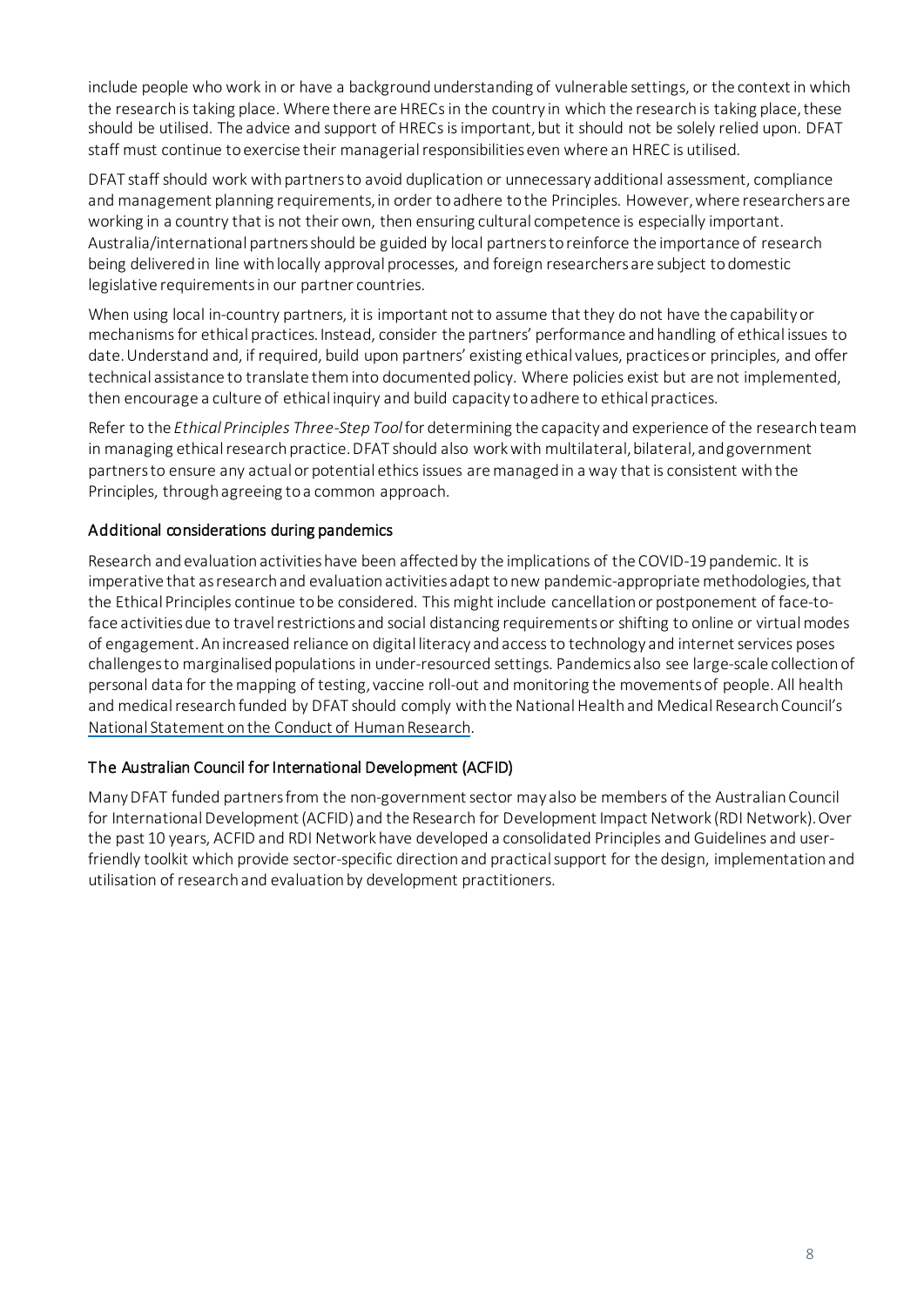<span id="page-8-0"></span>

| <b>DFAT PARTNER</b> | Includes all suppliers, individuals and organisations with whom DFAT directly<br>enters into an Agreement to deliver its objectives, including but not limited<br>to:                                                                                                                                                                                                                                                                                                                                                                                                                                                                                                                                                          |  |  |
|---------------------|--------------------------------------------------------------------------------------------------------------------------------------------------------------------------------------------------------------------------------------------------------------------------------------------------------------------------------------------------------------------------------------------------------------------------------------------------------------------------------------------------------------------------------------------------------------------------------------------------------------------------------------------------------------------------------------------------------------------------------|--|--|
|                     | Suppliers of goods and services<br>٠<br>Contractors and service providers including consultants, advisers<br>and other directly contracted individuals<br>Non-Government Organisations (NGO)<br>$\bullet$<br>Civil Society Organisations<br>Grant recipients<br>Multilateral organisations<br>Partner governments and bilateral donor partners<br>Other Australian government entities.                                                                                                                                                                                                                                                                                                                                        |  |  |
| <b>DFAT STAFF</b>   | A person engaged as an employee under section 22 of the Public Service Act<br>1999 as either an ongoing or non-ongoing employee, or a person engaged<br>under a contract of employment by the Commonwealth outside of Australia.<br>For the purposes of this Policy, contractors are included in the definition of<br>DFAT Staff.                                                                                                                                                                                                                                                                                                                                                                                              |  |  |
| ETHICAL INQUIRY     | Rather than viewing 'ethics' as a set of rules or regulations, ethical inquiry<br>encourages thinking both critically and reflectively about possible ethical<br>issues and challenges that may arise. Fostering a culture of ethical inquiry<br>encourages DFAT staff to build their competence in ethical decision-making.                                                                                                                                                                                                                                                                                                                                                                                                   |  |  |
| <b>ETHICS</b>       | 'Ethics' is concerned with moral duty and obligation, and encompasses the<br>principles and rules governing the standards of conduct of an individual or<br>group, such as a community or a profession.                                                                                                                                                                                                                                                                                                                                                                                                                                                                                                                        |  |  |
| EVALUATION          | The systematic and objective assessment of an on-going or completed<br>investment, program or policy. It is an in-depth process which takes place on<br>a periodic basis. Evaluation aims to provide credible evidence which can<br>inform major program management and policy decisions and highlight<br>important lessons. The term 'evaluation' covers all systematic and objective<br>assessments of an investment, program or policy.                                                                                                                                                                                                                                                                                     |  |  |
| <b>MONITORING</b>   | Monitoring focuses specifically on assessing process and performance during<br>a program or activity. Strong monitoring arrangements are those that are<br>planned, continuous, and systematic, allowing sufficient evidence to track<br>progress and measure against the program or activity objectives. Like other<br>types of research, monitoring shares the same interaction with human<br>'subjects' and links to policy and programming and the associated<br>heightened risks of power imbalances. DFAT staff, particularly investment<br>managers, must be mindful of ethical considerations involved in any<br>monitoring activities that involve human participants, including data<br>collection and field visits. |  |  |
| <b>RESEARCH</b>     | "An original investigation undertaken to gain knowledge, understanding and<br>insight" (The Australian Code for the Responsible Conduct of Research, 2018).<br>Particular ethical considerations apply to the collection of information from<br>'human subjects' (including a person's own personal information or where<br>they are acting on behalf of another person or people), and to all research                                                                                                                                                                                                                                                                                                                        |  |  |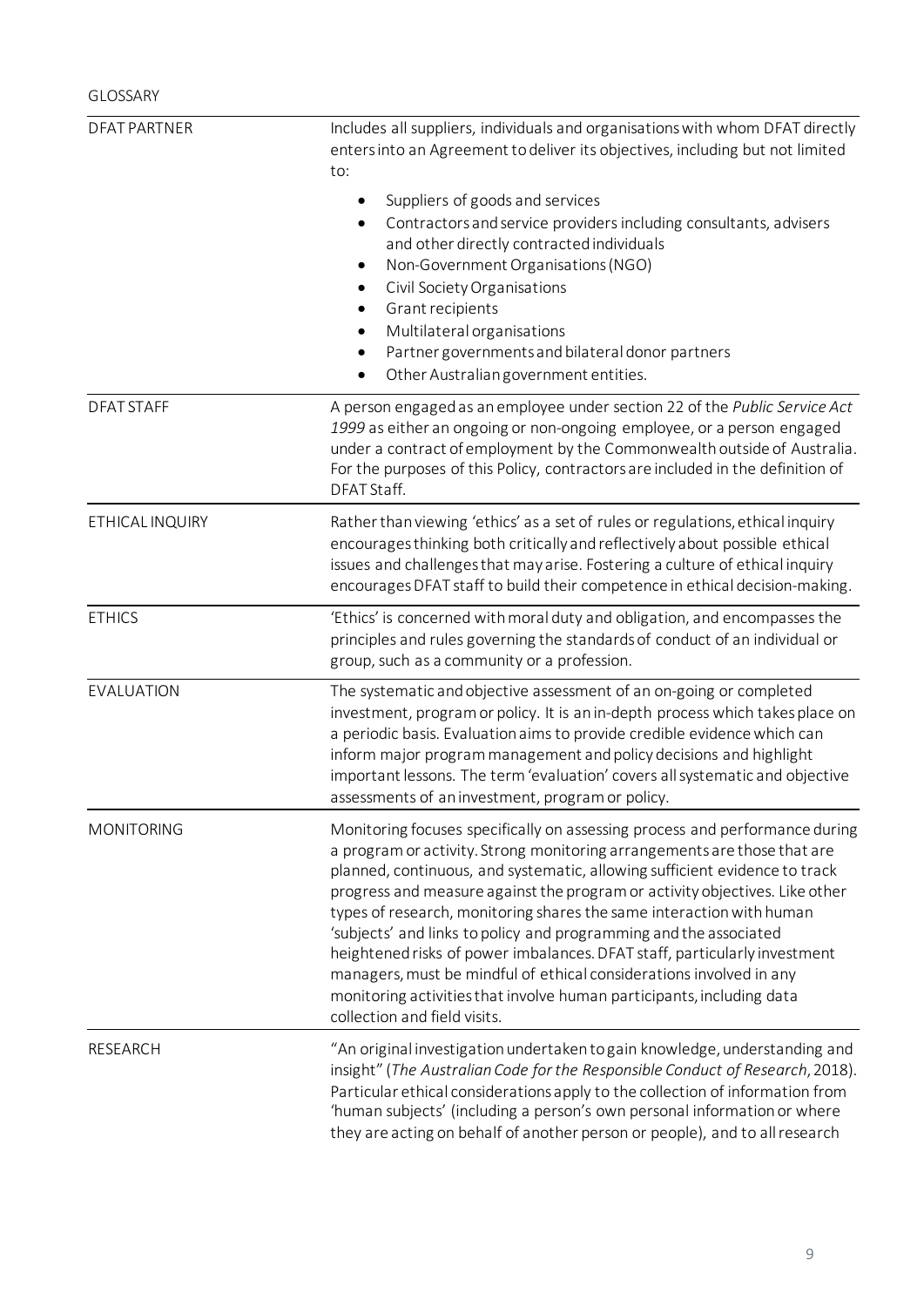|                            | either conducted with the assistance or participation of humans, or that will<br>impact human participants.                                                                                                                                                                                                                                                                                                                                         |
|----------------------------|-----------------------------------------------------------------------------------------------------------------------------------------------------------------------------------------------------------------------------------------------------------------------------------------------------------------------------------------------------------------------------------------------------------------------------------------------------|
|                            | Throughout this document the term 'research' is used to encompass both<br>research and evaluation.                                                                                                                                                                                                                                                                                                                                                  |
| <b>RISK</b>                | Risk is understood in relation to research participants but also the<br>organisational consequences of conducting unethical research practice<br>which may damage reputation or legitimacy.                                                                                                                                                                                                                                                         |
|                            | Risk for research participants can be considered along a spectrum from harm<br>(serous or high risk), discomfort (less serious) or inconvenience (even less<br>serious). Risk for participants can occur during the conduct of research or as<br>a consequence of research, i.e., dissemination of research findings.<br>Likelihood and consequence of risk for research participants is another<br>aspect of risk to consider.                     |
|                            | Unethical research practice may cause risk to organisational reputation,<br>legitimacy and contravene Australian codes, policy, guidelines and law<br>related to research.                                                                                                                                                                                                                                                                          |
| VULNERABLE / VULNERABILITY | 'Vulnerability' is a multi-dimensional component. In terms of humanitarian<br>aid, it refers to the characteristics determined by (physical, social, economic,<br>and environmental) factors or processes which increase the susceptibility of<br>an individual, or a community, to the impacts of - or capacity to anticipate,<br>cope with, resist and recover from the impact of - a natural, or man-made<br>hazard.                             |
|                            | More generally, vulnerability may be caused by external factors, such as the<br>place they live, economic, political, or environmental factors that affect the<br>population as a whole and put them at risk. Population groups are often<br>defined by a single characteristic (e.g., low income), even though the people<br>in those groups have varying advantages and needs, leading some people to<br>have increased susceptibility.           |
|                            | Vulnerability can be due to factors specific to an individual or group within<br>the population. People may be considered to be vulnerable due to factors<br>such as their age, disability, gender, race, sexuality, or health, and the<br>vulnerability may be permanent or temporary. People may experience<br>multiple and intersecting disadvantages, and could face increased<br>vulnerability due to inequitable access, and marginalisation. |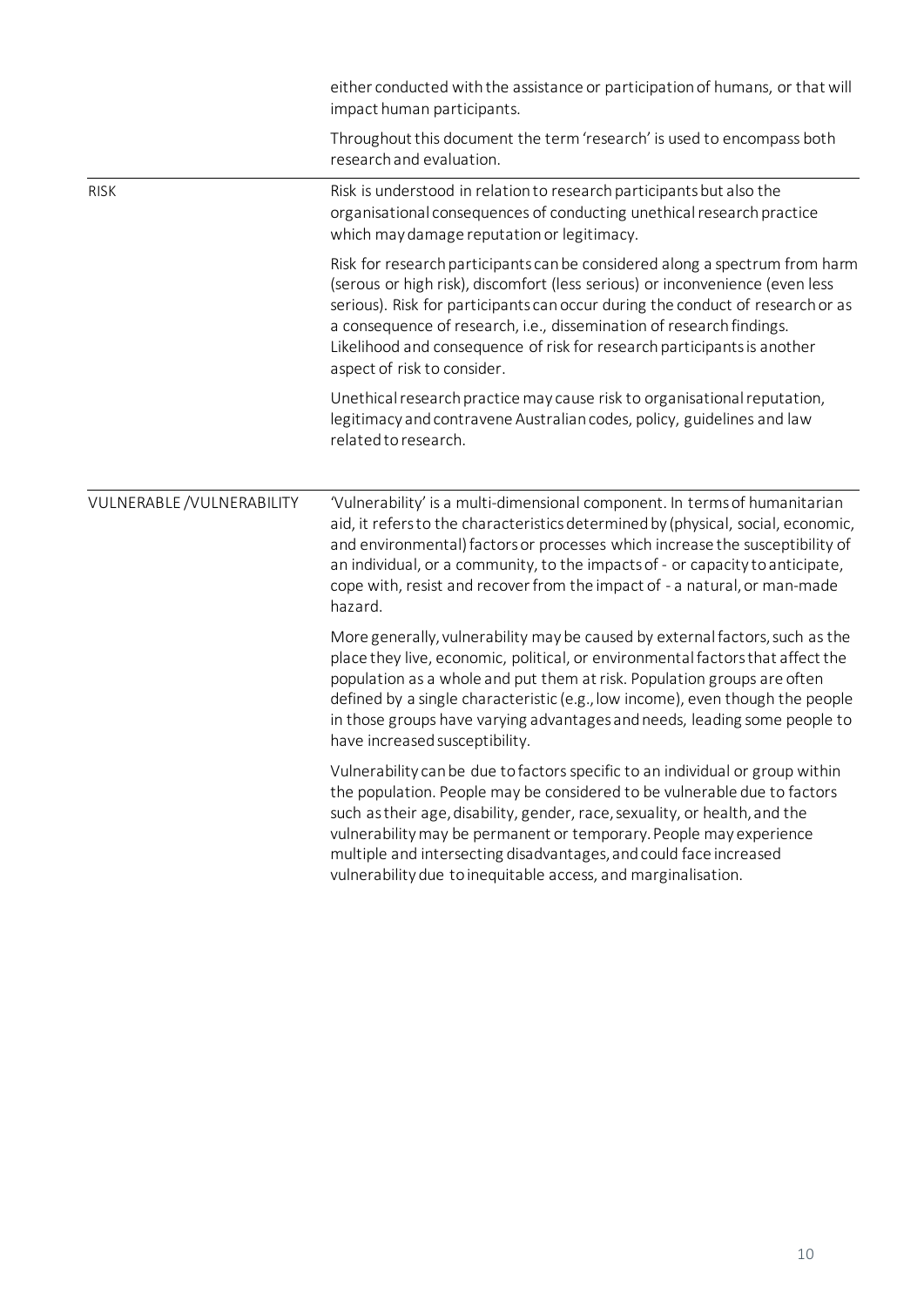# <span id="page-10-0"></span>APPENDIX A: ETHICAL PRINCIPLES THREE-STEP TOOL

How to Use this Tool:

In accordance with the *Ethical Research and Evaluation Guidance Note*, this three-step introductory tool aims to encourage DFAT staff and funded partners to foster a culture of ethical inquiry and decision-making when commissioning, designing and implementing research and evaluation.

It does so by requiring DFAT staff and funded partners to think deeply about the proposed research and evaluation activities and ethical 'risk' – not necessarily risk to the organisation due to poor conduct, but ratherthinking about the risk of unethical situations occurring during research and evaluation activities and how robust design and planning could help mitigate these risks.

Step 1: Level of vulnerability and level of capacity.

Step 2: Connecting vulnerability and capacity to risk.

Step 3: Determine likelihood and impact of ethical risk.

This is not a screening process or a set of compliance measures. Sometimes the answers to the questions in the tool may be unclear or ambiguous, but the most important way to ensure ethical practice is to consider the Ethical Principles at all stages of project planning, implementation and review.

### <span id="page-10-1"></span>STEP 1: Level of vulnerability and research capacity

Identifying and managing any potential risk of ethical issues or harmful situations during research is key to ethical practice. Research is of negligible risk when there is no foreseeable risk of harm or discomfort, and any foreseeable risk is of inconvenience only. Research activities are normally considered to be of low risk when they do not involve vulnerable people or when the research does not involve sensitive issues (e.g., violence based or sexual behaviour, mental health, etc). However, research often involves populations (not otherwise vulnerable) in fragile settings or conflict circumstances, or where there is an unequal relationship/significant power imbalance, and so the risk of harm is heightened.

Determining high or low risk involves initial consideration of two different aspects of the research:

- 1. Level of vulnerability of the research participants or population (Low/High Vulnerability)
- 2. Capacity and experience of the research team in managing ethical research practice within this setting (Low/High Capacity)

Using the flow chart on the next page, a preliminary determination of the overall level of vulnerability and research capacity can be made. Based on the outcome, this determination may indicate need for a more rigorous and careful ethical assessment, including expert advice or, in some cases, reconsideration of the value of the activity.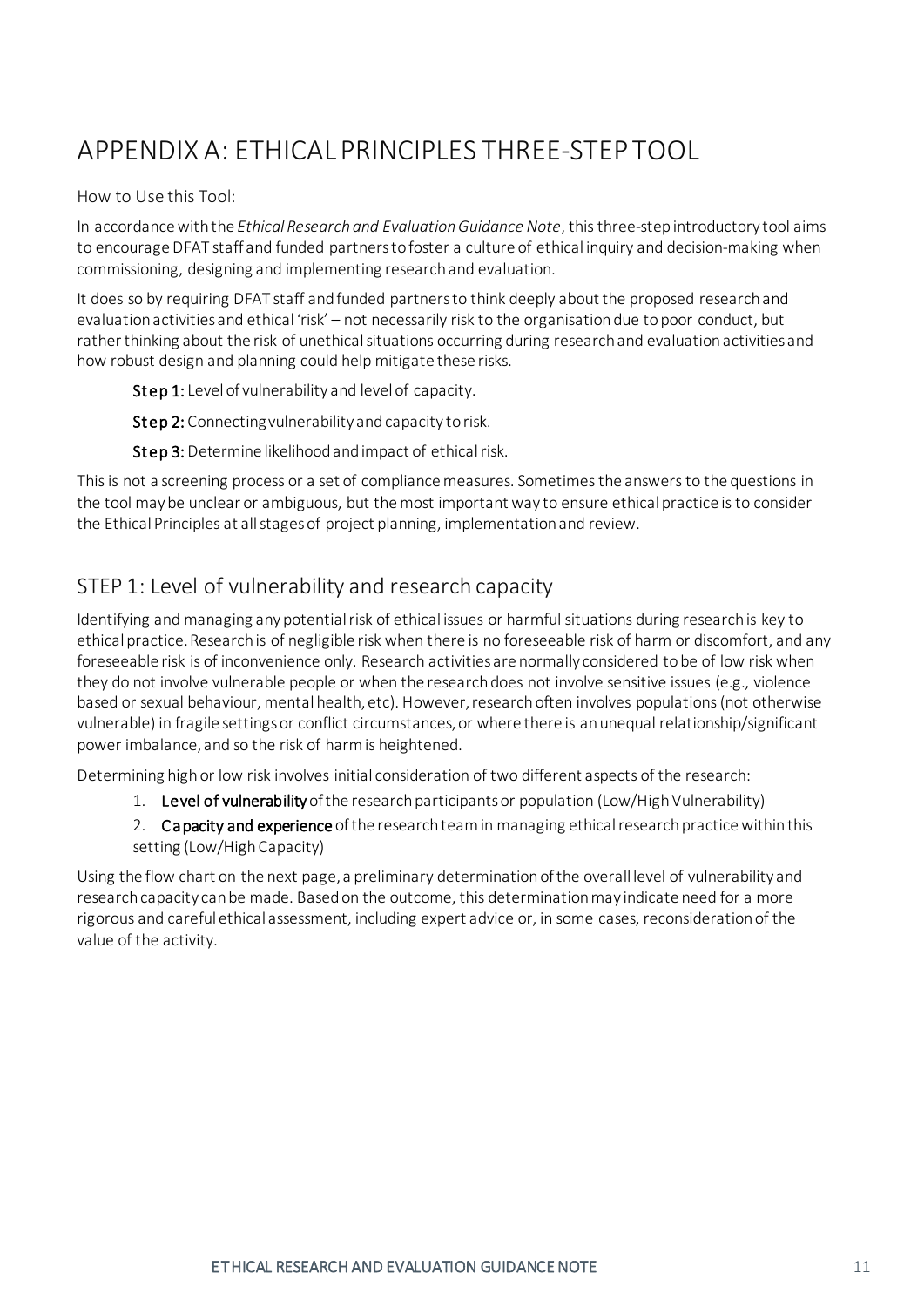### <span id="page-11-0"></span>CHECKLIST FOR DETERMINING VULNERABILITY AND CAPACITY

| Select Yes or No                                                       | <b>YES</b> | NΟ |
|------------------------------------------------------------------------|------------|----|
| Does the DFAT-funded research<br>involve human participants?           |            |    |
| Does this research activity<br>comply with DFAT Safeguard<br>policies? |            |    |

#### Determining Vulnerability

| <b>Select Yes or No</b>                                                                                                                                             | <b>YES</b>                                                                              | <b>NO</b>                                                                  |
|---------------------------------------------------------------------------------------------------------------------------------------------------------------------|-----------------------------------------------------------------------------------------|----------------------------------------------------------------------------|
| Does the research context<br>involve vulnerable populations?                                                                                                        | This Research Context may<br>include people or settings of<br><b>HIGH VULNERABILITY</b> | This Research Context is<br>considered to have LOW<br><b>VULNERABILITY</b> |
| Does it include children,<br>LGBTQI+ communities, ethnic<br>minorities, people with<br>disabilities, survivors of<br>violence, people in post-disaster<br>settings? | This Research Context may<br>include people or settings of<br><b>HIGH VULNERABILITY</b> | This Research Context is<br>considered to have LOW<br>VULNERABILITY        |
| Do language or cultural factors<br>pose a barrier to obtaining<br>informed, voluntary, current,<br>and specific consent?                                            | This Research Context may<br>include people or settings of<br><b>HIGH VULNERABILITY</b> | This Research Context is<br>considered to have LOW<br><b>VULNERABILITY</b> |

#### Determining Capacity

| Select Yes or No                                                                                                                                                              | <b>YES</b>                                          | <b>NO</b>                                          |
|-------------------------------------------------------------------------------------------------------------------------------------------------------------------------------|-----------------------------------------------------|----------------------------------------------------|
| Does the research team have<br>sufficient expertise, track record<br>and evidence of established<br>ethical practice in research or<br>monitoring and reporting<br>processes? | This Partner is considered to<br>have HIGH CAPACITY | This Partner is considered to<br>have LOW CAPACITY |
| Does DFAT have confidence in<br>the funded partner's or<br>subcontractor's capacity to<br>undertake the research<br>ethically?                                                | This Partner is considered to<br>have HIGH CAPACITY | This Partner is considered to<br>have LOW CAPACITY |

NOTE: It is important to remember that highly vulnerable or at-risk populations still have agency and thus still deserve the opportunity to participate in the research. In this case, research design can be adapted to ensure inclusivity of all groups wherever possible.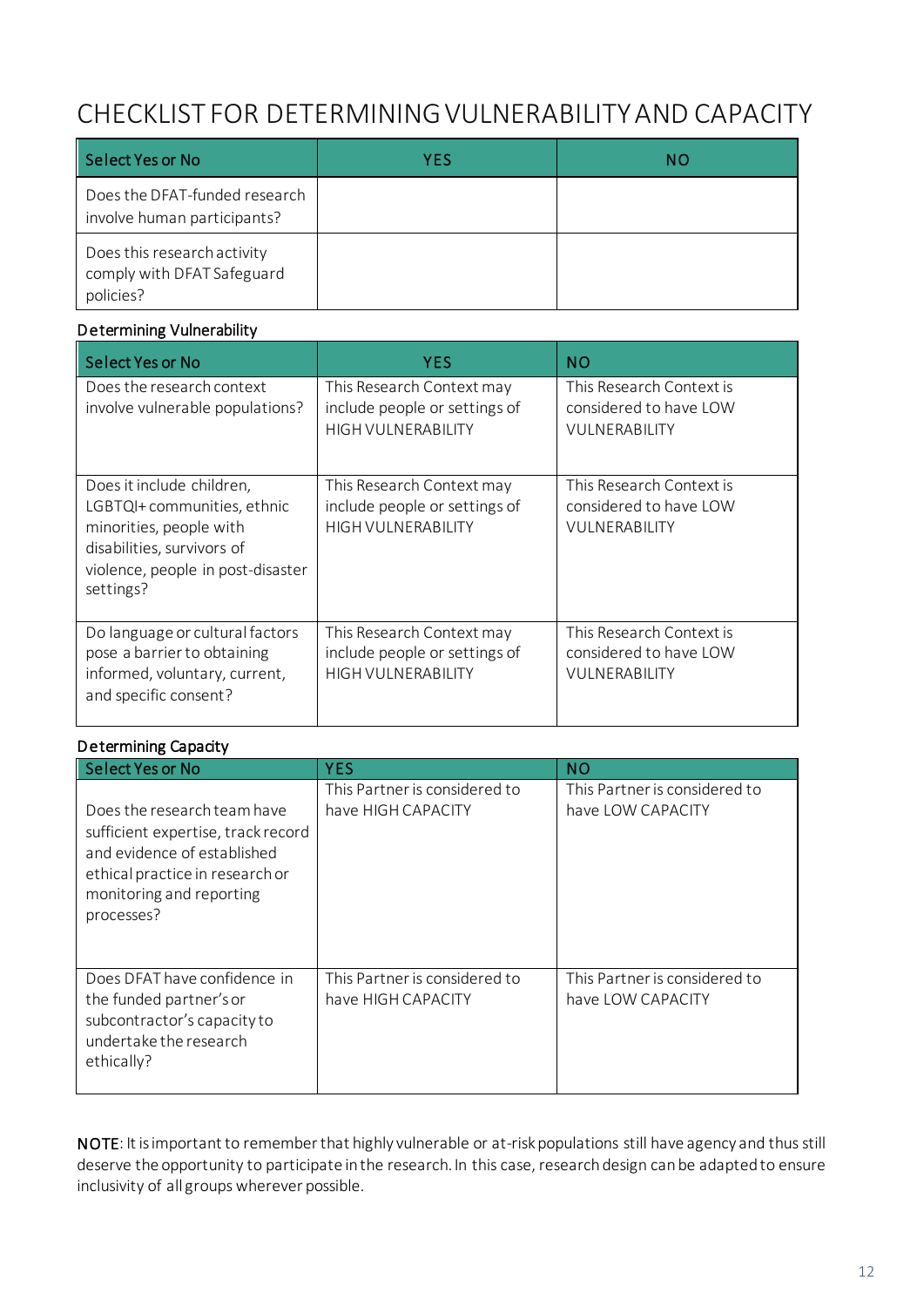The context or setting of the research is thus important to consider. For example, at a general level, participants may not be 'at risk', but a particular subgroup may be particularly vulnerable – perhaps due to gender-based, sexual or racial discrimination. Conversely, the setting may be considered vulnerable (i.e., postdisaster), but there is no one specific group or people that are particularly at risk.

It may also be the case that the setting and population are vulnerable, but the research team and partners have sufficient expertise, track record and confidence to manage and mitigate any potential ethical risks effectively without causing harm to the research participants.

### <span id="page-12-0"></span>STEP 2: Connecting vulnerability and capacity to risk

Once a research program has been categorised in Step 1, the overall level of ethical risk can be determined.

| <b>High Vulnerability - Low Capacity</b> | <b>High Vulnerability - High Capacity</b> |
|------------------------------------------|-------------------------------------------|
| Low Vulnerability - Low Capacity         | Low Vulnerability - High Capacity         |

High Risk: Research programs with high vulnerability and low capacity present the most serious risk, where potentially inexperienced researchers are working with highly vulnerable populations.

Medium Risk: Combinations of low capacity and low vulnerability or high capacity and high vulnerability are indicative of substantial risk, but risk that can be effectively mitigated by following these Guidelines and ensuring appropriate ethical practice is followed.

Low Risk: As shown, research programs that are characterised by low vulnerability and high-capacity present overall low risk.

### <span id="page-12-1"></span>STEP 3: Determine likelihood and impact of ethical risk

An ethical risk rating is the final step in determining the likelihood of an ethical risk occurring, and the impact that this would have. It is important to consider when any potential risk or harm might happen. For example, would it occur:

- o During the researchitself?
- o Due to participation– or non-participation in the research?
- o When the research findings are analysed or when they are disseminated?
- o At a later stage once the research has been completed?

|                | <b>Consequences</b> |               |               |                  |                  |
|----------------|---------------------|---------------|---------------|------------------|------------------|
| Likelihood     | Limited             | Minor         | Moderate      | Major            | Severe           |
| Almost Certain | <b>Medium</b>       | <b>Medium</b> | <b>High</b>   | <b>Very High</b> | <b>Very High</b> |
| Likely         | <b>Medium</b>       | <b>Medium</b> | <b>High</b>   | <b>High</b>      | <b>Very High</b> |
| Possible       | Low                 | <b>Medium</b> | <b>Medium</b> | <b>High</b>      | <b>High</b>      |
| Unlikely       | Low                 | Low           | <b>Medium</b> | <b>Medium</b>    | <b>High</b>      |
| Rare           | Low                 | Low           | Low           | <b>Medium</b>    | <b>Medium</b>    |